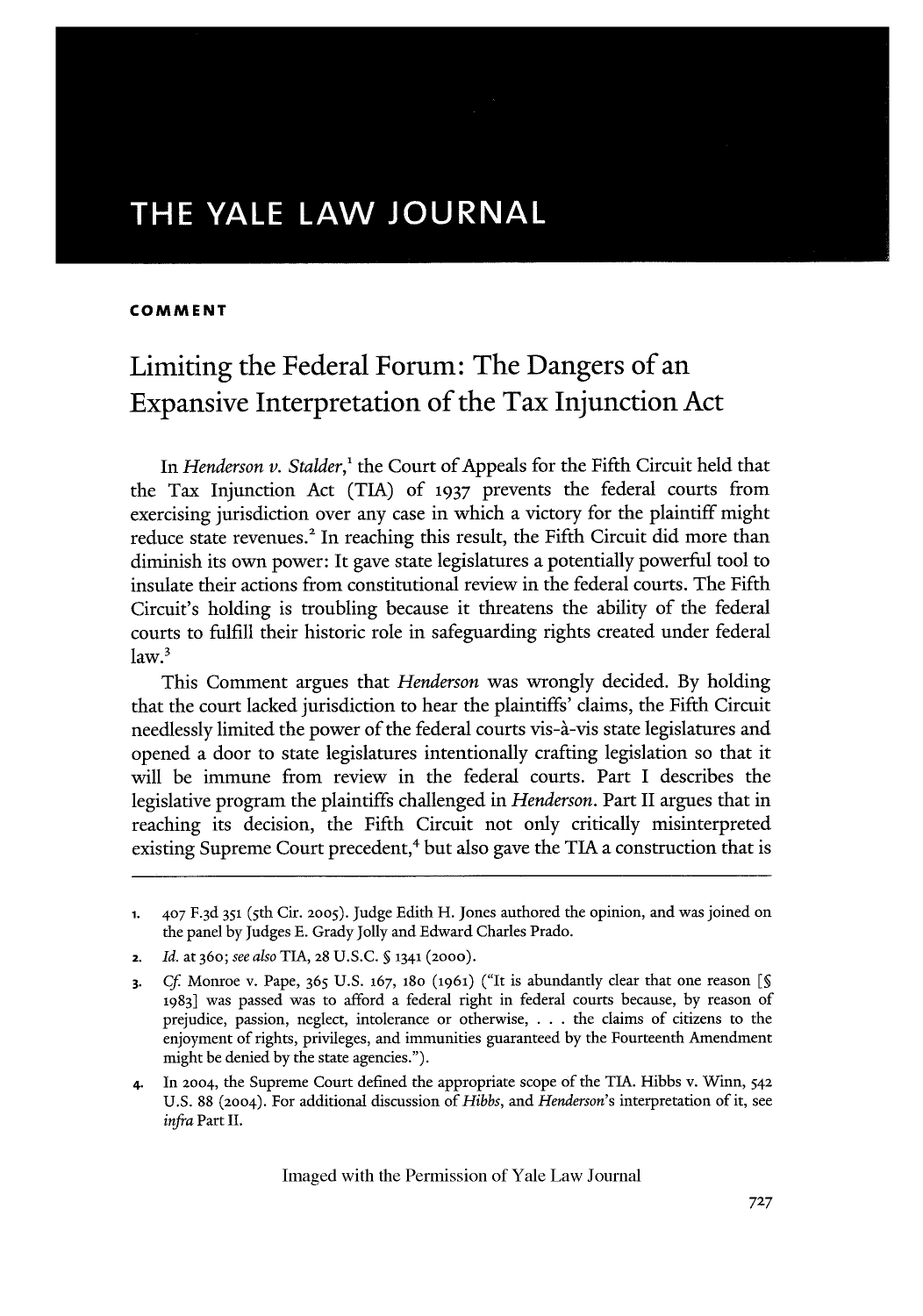at odds with the enacting Congress's intent. Part III discusses the dangerous possibility that the Fifth Circuit's abdication of jurisdiction will spur states to structure legislative programs as "taxes" specifically to insulate them from constitutional review in the federal courts.

## **I. THE LOUISIANA PRESTIGE LICENSE PLATE PROGRAM**

A 1999 Louisiana law authorized the Secretary of the state's Department of Public Corrections and Safety to create "a special prestige license plate" that would "bear the legend 'Choose Life."<sup>5</sup> In addition to the regular motor vehicle license fee, each applicant for the plate was required to pay \$25, as well as a handling fee that would partially offset administrative costs.<sup>6</sup> The legislation provided that these fees would be placed into a "Choose Life" fund. Qualifying organizations that provided adoption and pregnancy-counseling services could submit grant applications to receive a portion of the funds.<sup>7</sup>

Louisiana citizens and Planned Parenthood of America challenged the statute, alleging that it violated the First Amendment by not authorizing the creation of a pro-choice license plate. The district court held for the plaintiffs and enjoined production of the license plates.<sup>8</sup> In the district court's view, the government's authorization of the special license plate had created a forum for speech, and its refusal to permit pro-choice license plates was impermissible viewpoint discrimination. 9 On appeal, the Fifth Circuit overturned the district court's decision, but failed to reach the merits of the plaintiffs' constitutional claim. Instead, it concluded that the TIA, which bars federal courts from enjoining the collection of "any tax,"<sup>10</sup> deprived the federal court of jurisdictior and prevented it from reaching the merits of the constitutional challenge.<sup>11</sup> The

- **7.** *Id.* **§** 47:463.61.F.
- **8.** Henderson v. Stalder, **265** F. Supp. 2d 699 (E.D. La. **2003),** *rev'd* 407 F. <sup>3</sup> d **351** (5th Cir. **2005).**
- **9.** *Id.* at 717-18.
- **1o** TIA, 28 U.S.C. **§** 1341 **(2000).**
- **ii.** Henderson v. Stalder, 407 F.3d 351 (5th Cir. 2005). The Fifth Circuit had previously "remanded to the district court with instructions to dismiss the case for lack of standing unless the plaintiff Keeler [one of the individual plaintiffs] amends her petition within a reasonable time to challenge the state's overall policy and practice of issuing specialty license plates." Henderson v. Stalder, **S7** F. App'x **213** (sth Cir. Jan. 9, **2003)** (unpublished order) (per curiam). In response, Keeler amended her complaint, and the district court determined

s. **LA.** REV. STAT. ANN. **5** <sup>4</sup> <sup>7</sup> :4 63.61.A (Supp. **2005).** The Secretary could only authorize the plate if at least one hundred people requested it. *Id.*

**<sup>6.</sup>** *Id.* **§** 47:463.61.C.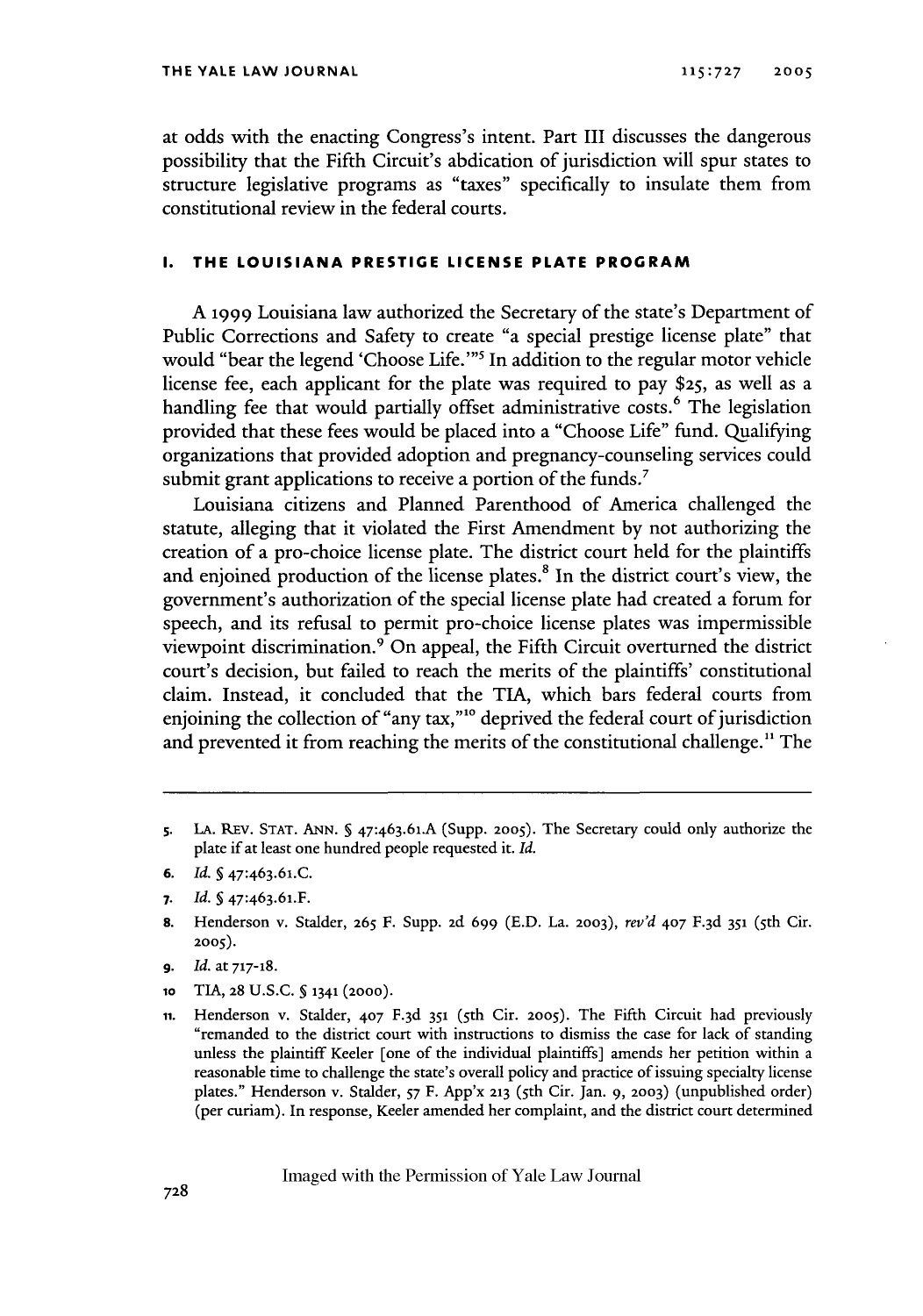Fifth Circuit defined the term "tax" broadly to include any "extraction of property from a private person by a sovereign for its use,"'" and concluded that the license plate charges at issue fell within that definition. Thus, the court remanded the case to the district court with instructions to dismiss.<sup>13</sup> Although the plaintiffs could bring their claims in state court, they would be foreclosed from renewing their claims in federal court unless the state court system failed to provide them with a forum in which they could raise their constitutional challenge.<sup>14</sup> After the Fifth Circuit issued its opinion, the *Henderson* plaintiffs requested that the Fifth Circuit rehear the case en banc. As of September 2005, that petition is pending; the plaintiffs have not yet decided whether they would appeal an adverse decision to the Supreme Court."5

## **II. THE FIFTH CIRCUIT'S DECISION**

In recognizing the **TIA** as a jurisdictional bar to hearing the plaintiffs' claims in *Henderson,* the Fifth Circuit gave the statute a broad application that Congress did not intend and other federal courts have deemed inappropriate. Before Congress enacted the TIA, many states required taxpayers who believed

that she had met the Fifth Circuit's requirements for standing. *Henderson,* 265 F. Supp. **2d** at **710.**

- *12. Henderson,* **407** F.3d at 356. In addition, the court of appeals distinguished between taxes and fees on the basis of a number of different factors, holding that "the classic tax sustains the essential flow of revenue to the government," is enacted by the legislature, and benefits the entire community. *Id.* In contrast, the district court had concluded that the payment that accompanied selection of the "Choose Life" plate was a "fee," rather than a "tax," primarily because individuals paid it voluntarily and the amount of the charge varied. *Henderson,* 265 F. Supp. 2d at 720 n.12. The district court stated that the defendants' citation to a case applying the TIA "border[ed] on the absurd." *Id.* The Supreme Court has emphasized factors considered by both courts. *See, e.g.,* Nat'l Cable Television Ass'n v. United States, **415** U.S. 336, 340-41 (1974) ("Taxation is a legislative function, and Congress [may tax] **. . .** solely on ability to pay **....** A fee, however, is incident to a voluntary act, *e. g.,* a request that a public agency permit an applicant to practice law or medicine or construct a house or run a broadcast station. The public agency performing those services normally may exact a fee for a grant which, presumably, bestows a benefit on the applicant, not shared by other members of society." (footnote omitted)).
- **13.** *Henderson*, 407 F.3d at 360.
- *14. See* Smith v. Travis County Educ. Dist., 968 **F.2d** 453, 455-56 (5th Cir. 1992) ("[T]he Tax Injunction Act bars the district court from asserting jurisdiction unless the State fails to supply a plain, speedy and efficient remedy for the taxpayers' claim. The inquiry into whether a plain, speedy and efficient remedy exists focuses on whether a state provides a procedural vehicle that affords taxpayers the opportunity to raise their federal constitutional claims.").
- *is. See* Telephone Interview with Sanford Cohen, Deputy Dir., Domestic Legal Program, Ctr. for Reprod. Rights, in New York, N.Y. (Sept. **19, 2005).**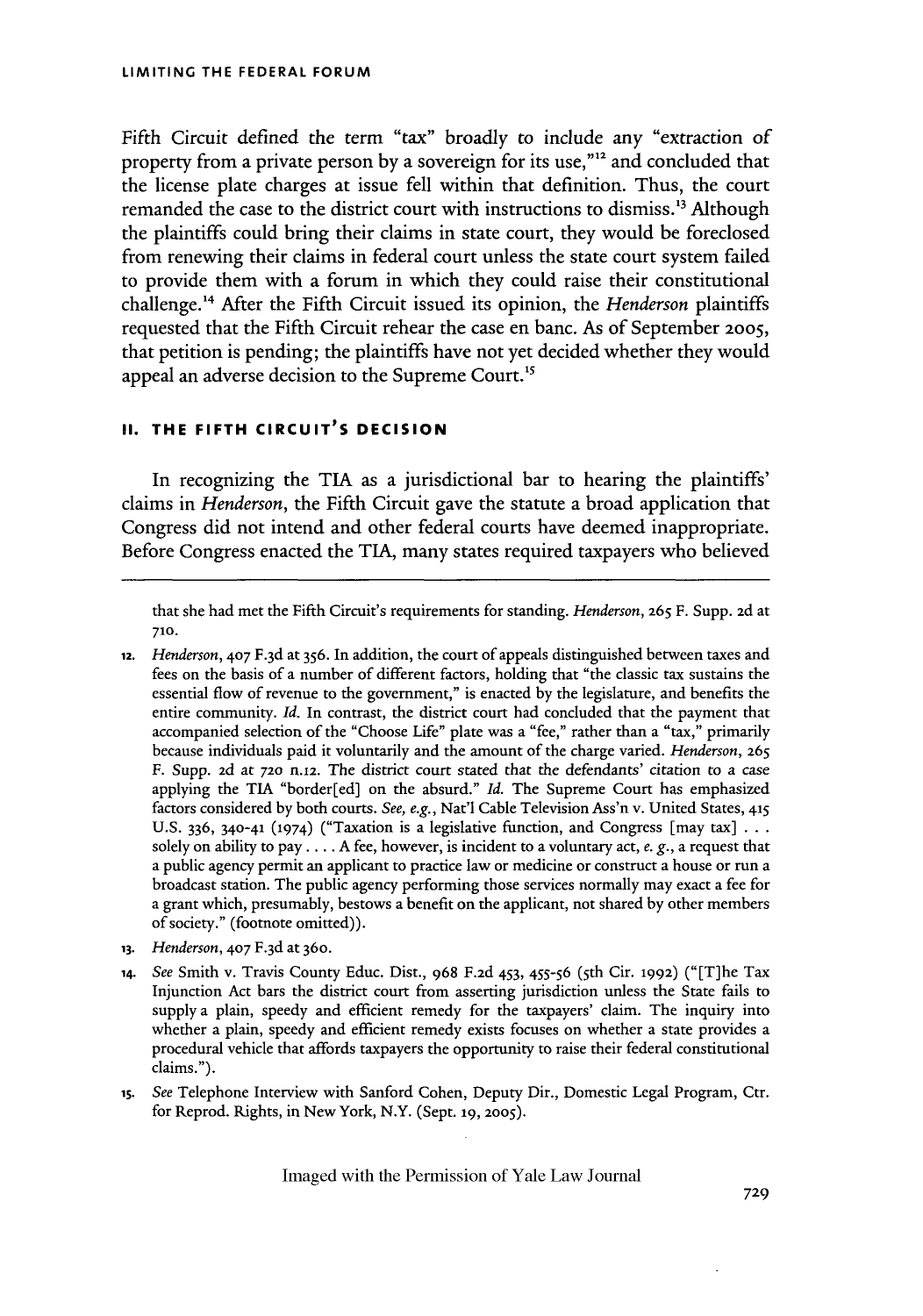that a tax was invalid to pay the tax before they could challenge its validity in court.<sup>16</sup> Out-of-state taxpayers, however, could bring diversity suits in federal court, and the federal courts could then enjoin the state from collecting the taxes while the federal lawsuit was pending.

To prevent this perceived unfairness,<sup>17</sup> Congress enacted the TIA, which prohibits federal courts from "enjoin[ing], suspend[ing] or restrain[ing] the assessment, levy or collection of any tax under State law where a plain, speedy and efficient remedy may be had in the courts of such state."<sup>18</sup> According to a Senate report, the TIA was intended to serve two different, but related, purposes: **(1)** to "eliminate disparities" between out-of-state and in-state taxpayers, and (2) "to stop taxpayers, with the aid of a federal injunction, from withholding large sums, thereby disrupting state government finances."<sup>19</sup>

Because the TIA was enacted in response to individuals who wanted to use the federal courts to delay the payment of their personal taxes, such as sales and property taxes, courts have long limited its applicability to that context.<sup>20</sup> In *Hibbs v. Winn,* the Supreme Court sanctioned this interpretation when it held that the TIA applies only "in cases Congress wrote the Act to address, *i.e.,* cases in which state taxpayers seek federal-court orders enabling them to avoid paying state taxes."<sup>21</sup> *Hibbs* thus affirms a commonsense and longstanding

- **18. 28** U.S.C. **§** 1341 **(2000).** Congress actually modeled the TIA after the Anti-Injunction Act (AIA), **26** U.S.C. **§** 7421(a) **(2000),** which prohibits "any court" from hearing a suit brought to "restrain[] the assessment or collection of any [federal] tax." The Supreme Court has recognized that the **AIA** serves two purposes: "It responds to the Government's need to assess and collect taxes as expeditiously as possible with a minimum of preenforcement judicial interference; and it require[s] that the legal right to the disputed sums be determined in a suit for refund." Hibbs v. Winn, **542** U.S. **88, 103** (2004) (internal quotation marks omitted).
- *19. Hibbs,* **542** U.S. at **104** (construing S. REP. No. **75-1035,** at **1 (1937));** *see also* **S.** REP. No. 75- **1035,** at **i (1937)** ("It is the common practice for statutes of the various States to forbid actions in State courts to enjoin the collection of State and county taxes unless the tax law is invalid or the property is exempt from taxation, and these statutes generally provide that taxpayers may contest their taxes only in refund actions after payment under protest. This type of State legislation makes it possible for the States and their various agencies to survive while long-drawn-out tax litigation is in progress.").
- *2o. Hibbs,* 542 U.S. at **105-o6** (listing cases in which the **TIA** has been applied).
- *21. Hibbs,* **542** U.S. at **107.** In *Hibbs,* plaintiffs brought an Establishment Clause challenge to an Arizona law that authorized income tax credits for payments to organizations that award

**<sup>16.</sup>** H.R. REP. No. **75-1503,** at 2 (1937), *cited in* Rosewell v. LaSalle Nat'l Bank, **450** U.S. **503, 523 (1981).**

*<sup>17.</sup> Rosewell,* **450** U.S. at **522** n.29 (suggesting that the TIA was enacted in large part to "prevent out-of-state corporations, through diversity suits, from delaying payment of state taxes during the pendency of federal litigation while in-state citizens would have to pay first and then litigate in state courts").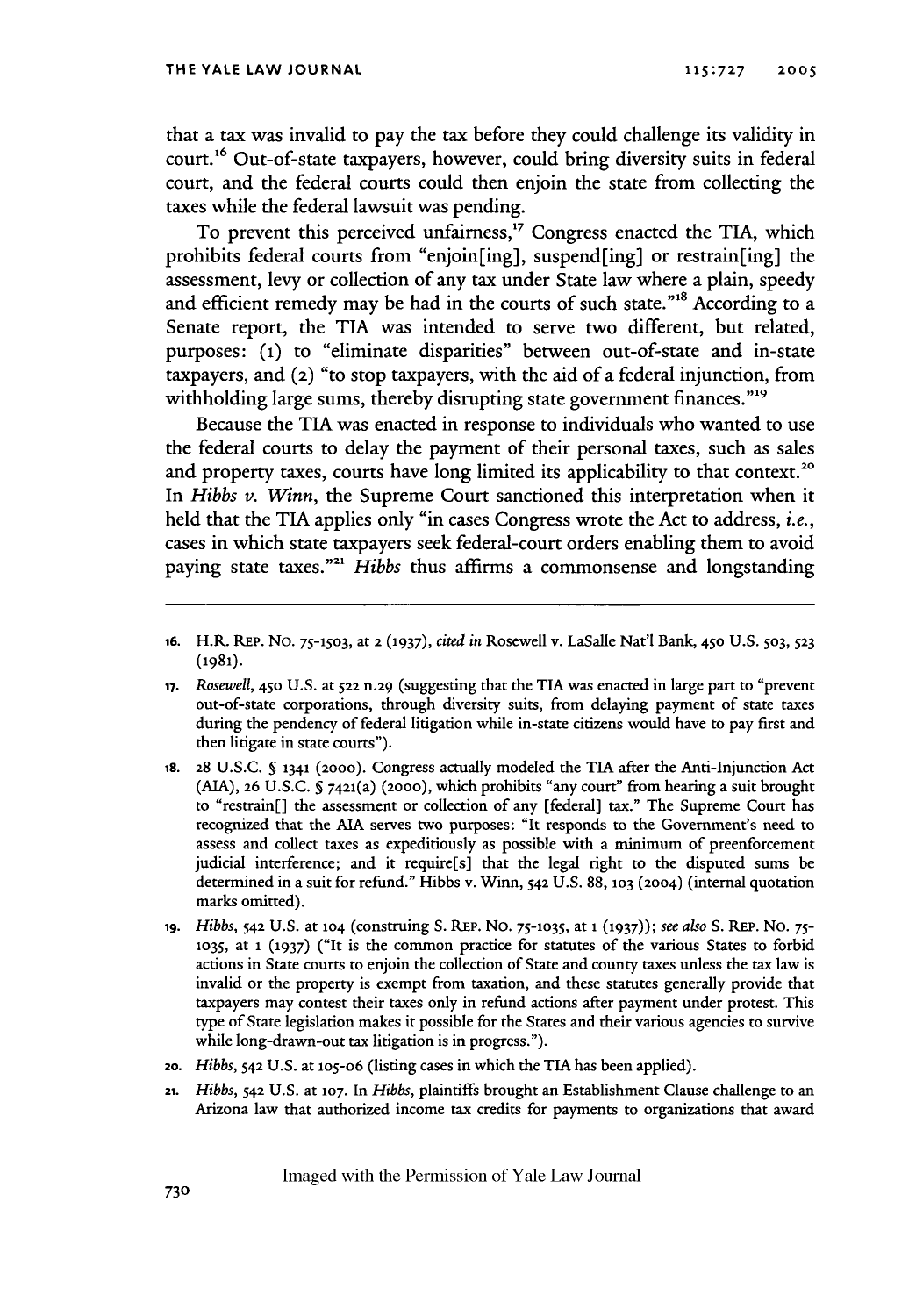exception to **TIA** preemption: The TIA does not preempt federal jurisdiction when the taxpayer is a third party who is not attempting to avoid payment of taxes.<sup>22</sup>

The *Henderson* opinion is at odds with both congressional intent and Supreme Court precedent. Even if the fee associated with the Louisiana license plate program is a "tax," the Fifth Circuit should have recognized that this challenge fell within the exception recognized in *Hibbs.23* The *Henderson* court, however, concluded that the *Hibbs* exception applied only to situations in which: **"(1)** a third party (not the taxpayer) files suit, and **(2)** the suit's success will enrich, not deplete, the government entity's coffers."<sup>24</sup> But the court failed to recognize that although both factors were present in the *Hibbs* case, it was the first, and not the second, that was critical to the Supreme Court's decision. In *Henderson,* the plaintiffs were not attempting to avoid or defer paying taxes, and the fees attached to the license plate program were not a critical part of the Louisiana tax system.<sup>25</sup> Given Congress's intent in enacting the TIA, the fact that the plaintiffs' successful pursuit of their claim would slightly reduce state revenue should not change the result.<sup>26</sup> By ruling that even a nominal decrease

educational scholarships and tuition grants to children attending private schools, including schools that provide religious instruction or give admissions preferences based on religion. *Id.* at **2281.** The Court considered both the legislative history and the language of the TIA and determined that it should not apply to all cases in which a state tax was challenged.

- 22. *Id.* at **i1o** ("[N]umerous federal-court decisions- including decisions of this Court reviewing lower federal-court judgments-have reached the merits of third-party constitutional challenges to tax benefits without mentioning the TIA.").
- **23.** The Fifth Circuit recognized the potential applicability of that exception, but unnecessarily circumscribed its scope. Henderson v. Stalder, 407 F.3d 351, 359 (5th Cir. 2005) ("Even though the specialty plate charges may be considered taxes within the scope of TIA, the federal courts may entertain [the plaintiffs'] suit if it falls within the Supreme Court's recent discussion of the TIA in *Hibbs.").*
- **24.** *Henderson,* 407 F. 3d at 359. At least two other courts have followed the *Henderson* court's lead. In a challenge to similar license plate programs in Oklahoma and Ohio, district courts held that the TIA deprived them of jurisdiction over the plaintiffs' claims. *See* NARAL Pro-Choice Ohio v. Taft, No. **1:o5 CV** 1o64, **2005** U.S. Dist. LEXIS 21394, at **\*20** (N.D. Ohio Sept. **27, 2005)** (describing *Henderson* as "persuasive"); Hill v. Kemp, No. 4:04-cv-00028- CVE-PJC, slip op. at 4 n.3 (N.D. Okla. Aug. 16, **2005)** (citing *Henderson* for the proposition that the *Hibbs* exception only applies when a third party files suit and the suit's success will not diminish state revenue).
- **25.** The *Hibbs* Court also noted that the TIA was designed "to stop taxpayers . . . from withholding large sums, thereby disrupting state government finances." *Hibbs,* **542** U.S. at **104.** If the Fifth Circuit wanted to base its holding on language from the *Hibbs* opinion, it could have easily quoted this language and required the state to show that ending the license plate program would "disrupt state government finances."
- **26.** It seems strange to condition the TIA's applicability primarily on whether a successful suit would increase or decrease state tax revenues. Under the *Henderson* court's view, a tax cut or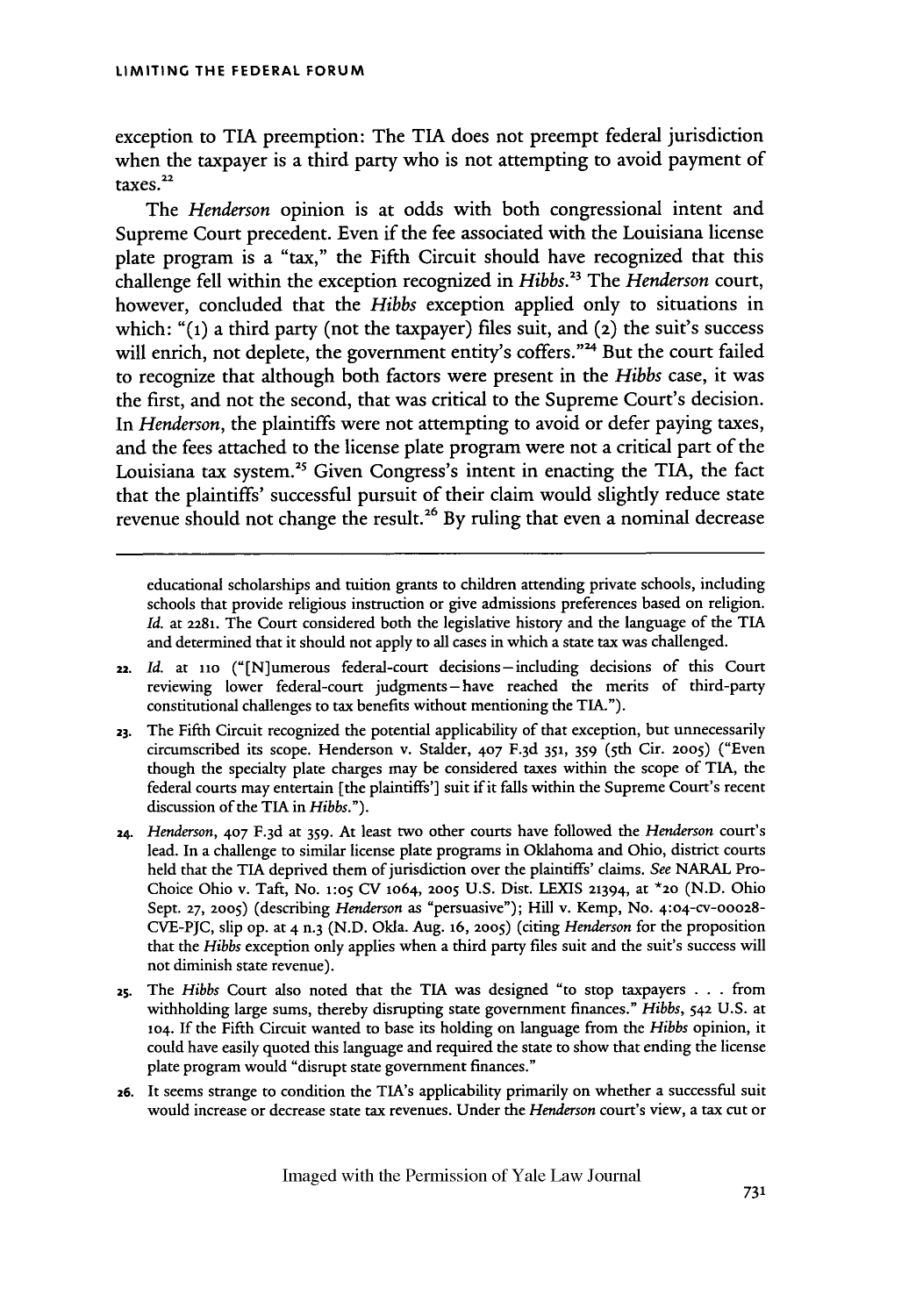in state revenue requires federal preemption under the TIA, the Fifth Circuit expanded the breadth of **TIA** preemption beyond taxpayers attempting to avoid paying taxes to embrace plaintiffs' challenges to state programs that raise just a small amount of money.

## **III. THE DANGEROUS DOOR**

By holding that federal courts cannot hear challenges to state programs that have the potential to raise revenue for the state, the Fifth Circuit provided state legislatures with a powerful tool to prevent individuals from challenging the constitutionality of state legislative programs in federal courts.<sup>27</sup> When a state in the Fifth Circuit wants to pass a law that it fears might be held unconstitutional,<sup>28</sup> or even one that it knows is unconstitutional,<sup>29</sup> all it need do is attach a "fee" whose proceeds "benefit<sup>[]</sup> the entire community."<sup>30</sup> Under

tax exemption, which would reduce state tax revenues, could be challenged and enjoined in federal court, despite the fact that the suit could interfere with the state's economic policies **-** the sort of disruption the TIA was designed to prevent.

- **27.** At least one nonprofit organization has heralded the Fifth Circuit decision and called for other limitations on federal court jurisdiction over Establishment Clause cases. *See, e.g.,* America's Future, Court Monitor: Judge Jones Saves Life by Limiting Jurisdiction, http://www.americasfuture.net/courtmonitor/2oo5/2005-5-29.html (last visited Oct. **24, 2005)** ("Judges should welcome similar proposed bans on their passing judgment on references to God and depictions of the Ten Commandments.").
- **28.** The Louisiana program at issue in *Henderson* likely is unconstitutional. It is well established that government cannot engage in viewpoint discrimination. *See, e.g.,* Rosenberger v. Rector & Visitors of the Univ. of Va., *515* U.S. **819, 828 (1995)** ("[G]overnment regulation may not favor one speaker over another."). But that is exactly what the Louisiana legislature did when it created a forum in which individuals could express pro-life views but not pro-choice ones. Indeed, not only had the district court determined that this program was unconstitutional, Henderson v. Stalder, **265** F. Supp. **2d** 699 (E.D. La. **2003),** but the Fourth Circuit had held previously that a similar South Carolina program violated the First Amendment. Planned Parenthood of S.C. Inc. v. Rose, **361** F.3d 786 (4th Cir. 2004). Although South Carolina also assessed a fee on those who wanted the special plates, *id.* at 788, the defendants in that case do not appear to have argued that TIA preemption applied.
- **29.** Indeed, a state legislature may declare that the federal courts in its jurisdiction have failed to interpret state law correctly. *See, e.g.,* H.R Con. Res. 39, Reg. Sess. (La. **2005)** (disapproving of a federal district court decision holding that it was unconstitutional to open school board meetings with prayer). In this resolution, the Louisiana House of Representatives expressed its view about what the Framers intended the First Amendment to mean and invoked the 1983 Supreme Court decision *Marsh v. Chambers,* 463 U.S. 783 (1983), to support its view that the district court's decision was incorrect. Although in this case Louisiana expressed its disagreement with this declaration, the *Henderson* court's decision provides the Louisiana legislature, and other state legislatures, with a much more powerful tool to express their disagreement with the federal courts.
- 3o. Henderson v. Stalder, 407 F.3d **351,** 356 (5th Cir. **2005).**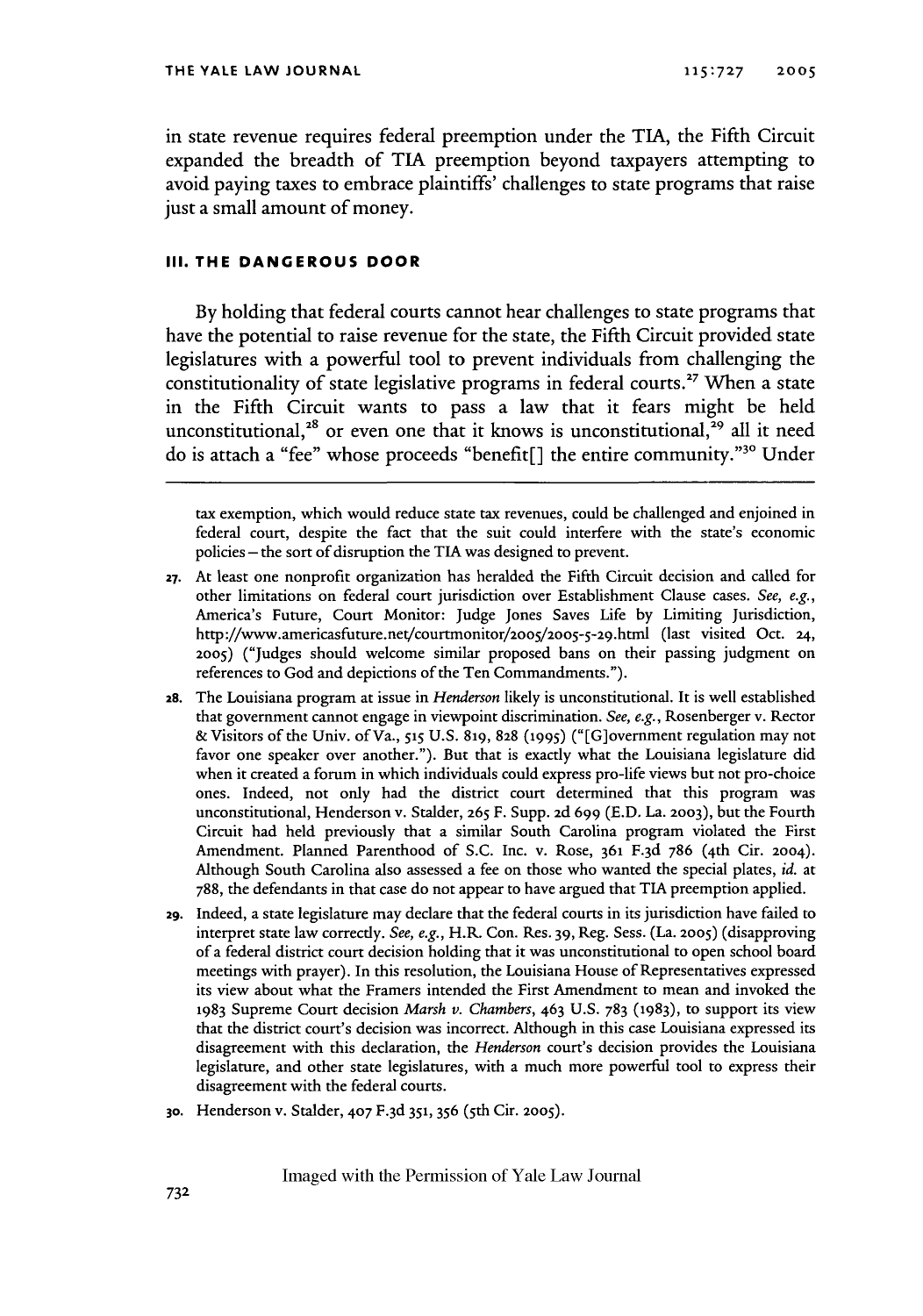*Henderson,* that fee will be viewed as a "tax," and its existence will preclude the federal courts from hearing the case.<sup>31</sup> The possibilities are numerous. States could violate the Equal Protection Clause **by** requiring certain classes of individuals to pay taxes before receiving specific benefits from the state; states could subsidize or support a religious program that would violate the Establishment Clause, but require participants to pay a tax; and states could violate the Due Process Clause **by** requiring individuals to pay taxes to obtain an abortion or purchase contraceptives or exercise other fundamental rights. $^{3}$ In all of these cases, Fifth Circuit plaintiffs could be denied access to federal courts. Although the **TIA** jurisdictional bar does not preclude litigants from bringing their constitutional claims, it does make it more difficult for them to do so. For litigants who initially bring their challenge in federal courts and subsequently confront the **TIA** bar, the costs (monetary and otherwise) of renewing their claims in state court after many years of litigation in the federal system may be prohibitive. But even if the litigants do bring their claims in state court, they are still denied the opportunity to have their federal claims heard in a federal forum,<sup>33</sup> and they may face more difficulty vindicating their constitutional rights for that reason.34 *If Henderson* or a similar case reaches the

**<sup>31.</sup>** While "what is a 'tax' for purposes of the TIA is a question of federal law on which a state's legislative label has no bearing," *id.* at 356, a state could easily structure a program so that it would be classified as a tax under the Fifth Circuit's broad definition. *See supra* note **iI.**

**<sup>32.</sup>** Although the Equal Protection Clause problem might be remedied by a suit seeking to impose the "tax" on everyone, and such a suit would not raise a TIA problem, *see Henderson,* **407** F. 3d at 359, the more obvious litigation strategy would be to seek to eliminate the tax. The Establishment Clause and Due Process Clause problems could only be fixed by eliminating the program or tax, which would certainly raise a TIA issue.

**<sup>33.</sup>** A belief that federal courts play a special role in protecting federal rights has been expressed by a number of judges and commentators. *See, e.g.,* Heck v. Humphrey, 512 U.S. 477, **500** (1994) (Souter, J., concurring) (suggesting that there must be some federal forum available in which individuals can sue state officials); Burt Neuborne, *The Myth of Parity,* **9o** HARv. L. REv. **1105, 1110** (1977) (arguing that "institutional factors" continue to lead "lawyers and judges" to doubt the parity between the federal and state court systems in enforcing federal rights).

<sup>34.</sup> While state judges generally act consistently with their obligation to uphold the Federal Constitution, *see* U.S. CONST. art. VI, **cl. 2,** state judges are subject to pressures that federal judges do not face because many state judges are elected to office and do not serve life terms. *See, e.g.,* Melinda Gann Hall, *Electoral Politics and Strategic Voting in State Supreme Courts, 54* J. POL. 427, 428 (1992) (concluding that state supreme court justices "who have views contrary to those of the voters and the court majority, and who face competitive electoral conditions will vote with the court majority instead of dissenting on politically volatile issues"); *see also* S. Christian Leadership Conference, La. Chapter v. Supreme Court, **61** F. Supp. 2d 499, **513** (E.D. La. **1999)** ("[I]n Louisiana, where state judges are elected, one cannot claim complete surprise when political pressure somehow manifests itself within the judiciary."). The pressures on state court judges to succumb to public opinion may be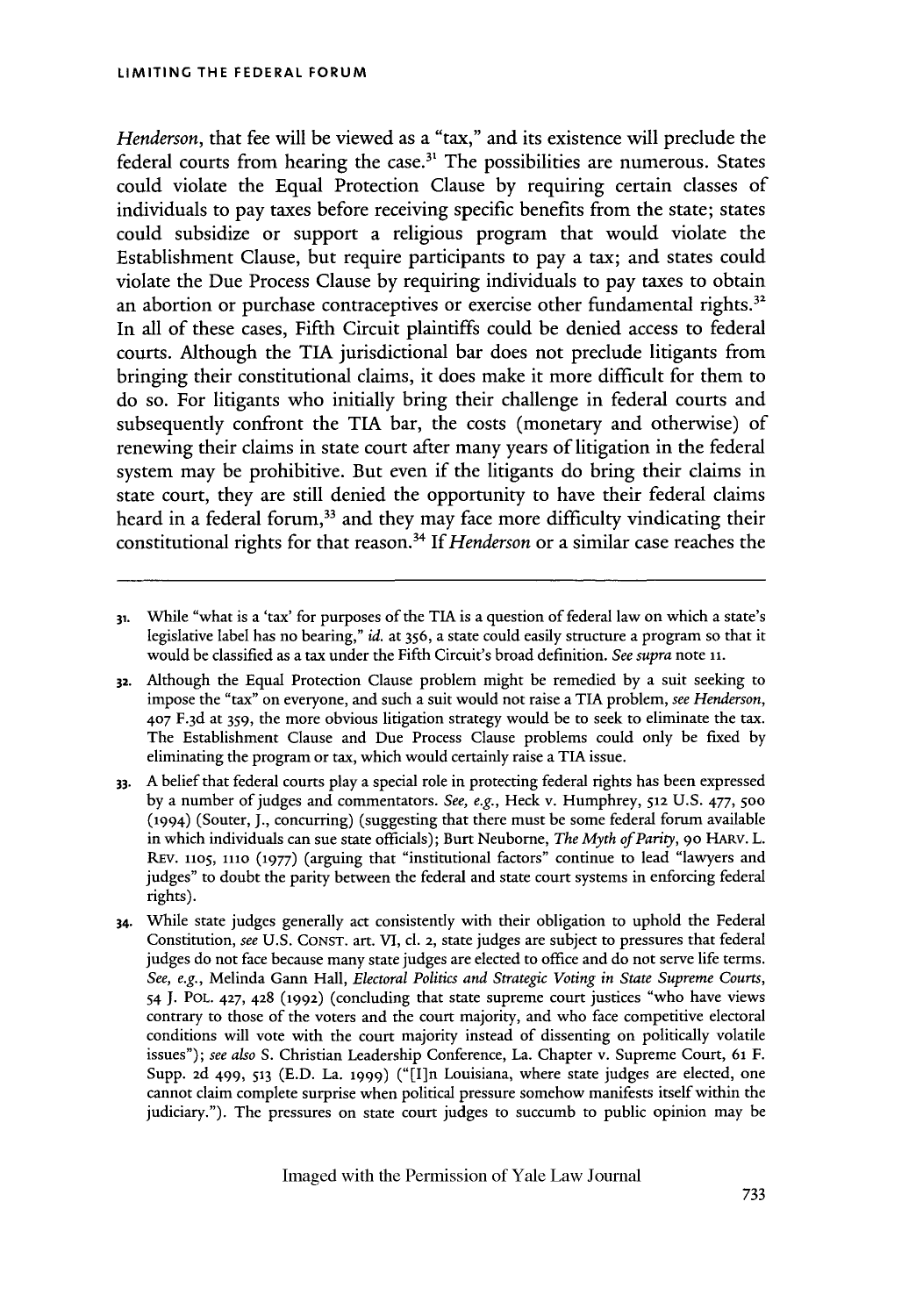Supreme Court, the Court should embrace the opportunity to clarify the appropriate scope of the TIA. Only by doing so can the Court ensure that the federal courts limit their application of the TIA to the class of cases it was intended to cover-those in which individuals or corporations contest their own tax bill. That application is broad enough to protect the states' ability to raise revenue, but narrow enough to preserve the federal courts' role in protecting federal rights.

**BRIANNE** J. GOROD

particularly great in cases involving politically volatile issues, which may be the same issues that would lead state legislatures to try to prevent federal court review.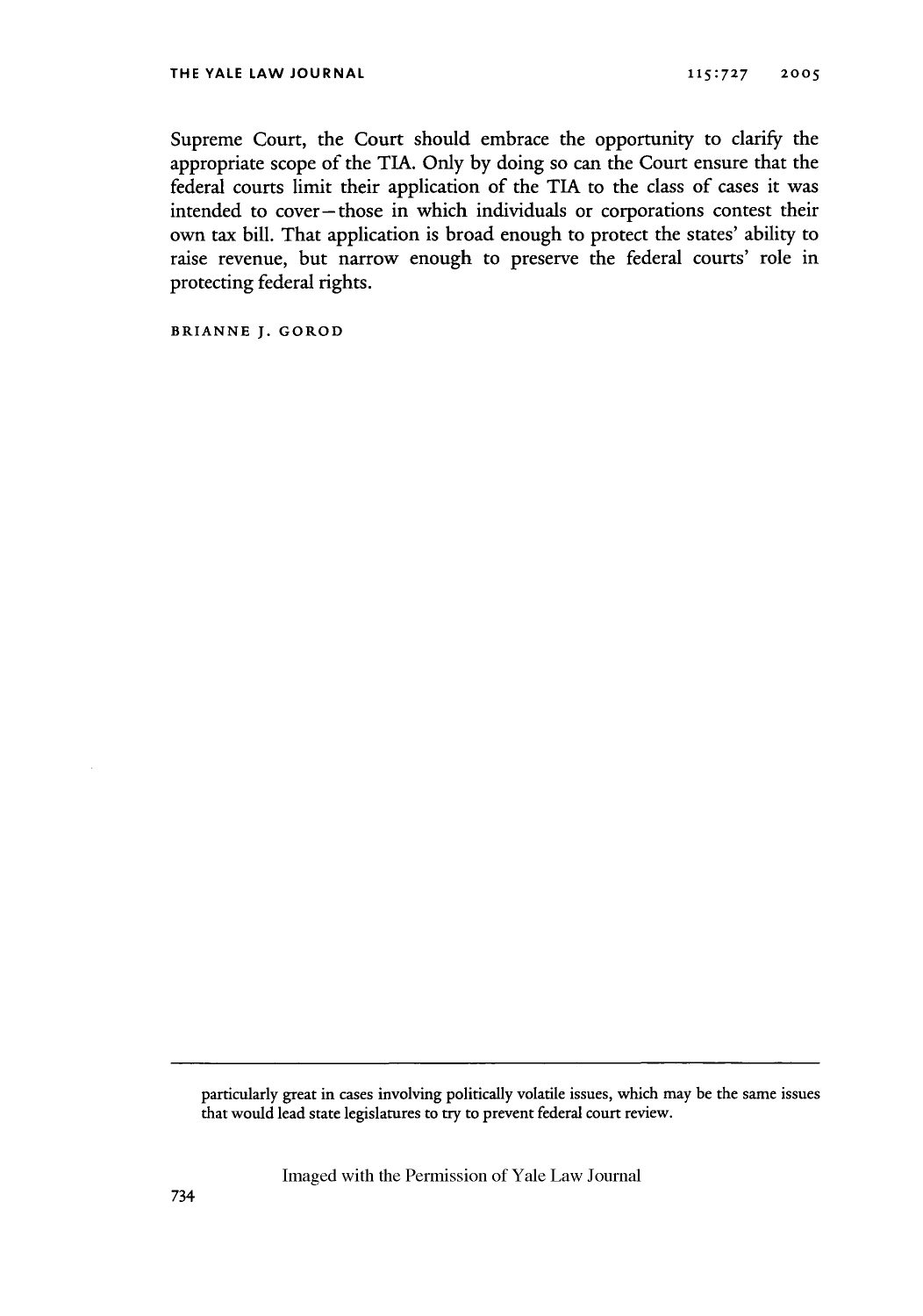## THE YALE LAW **JOURNAL**

**JANUARY 2006 VOLUME 115, NUMBER** 4

## **EDITOR-IN-CHIEF**

Curtis J. Mahoney

**ESSAYS EDITORS** Paige L. Herwig John Morley Katie M. Scharf Alan Schoenfeld **COMMENTS EDITORS E.** Joseph Blocher Elizabeth Napier Dewar Brandon Fail Jaynie Randall **REVIEWS EDITORS** Ariel **N.** Lavinbuk Brian D. Netter Matthew J. Spence **ADMISSIONS COMMITIEE** Joseph Hearn Irina D. Manta Joseph Pull Nicholas Edward Salazar, *Chair* Timothy Shuman Rebecca S. Tinio **SENIOR EDITORS** David Harris Rashad Hussain Daniel S. Korobkin\*

## **EXECUTIVE EDITORS**

Aaron Crowell Justin Florence

## **ARTICLES EDITORS**

Anisha Sasheen Dasgupta Joshua Glasgow Joshua Hawley Jennifer L. Peresie Robert M. Yablon

### **ONLINE AND SYMPOSIUM EDITORS**

Ian Bassin Judy Coleman Sarah Lipton-Lubet

## **TRIBUTES EDITORS**

Deborah Egurrola Irina D. Manta

**MANAGEMENT COMMITTEE CHAIR** Frances K. Mejia

## **BUSINESS EDITOR** Michael Tsan

Joel Alfonso\* Paul Breloff\* Michael Bretholz Rebecca Charnas\* Lauren Cooper\* Jamie S. Dycus Jamie H. Ginott

RoyAltman Aviva Aminova Lauren **E.** Baer Shyamkrishna Balganesh Alicia L. Bannon William Baude Nicole Beeskow Will Bowen Marie Boyd Jessica Bulman-Pozen Elvira Castillo Megan Ceronsky Josh Chafetz Hannah Chang Eric Citron Stephen Clowney Heather Coleman José R. Coleman Tió Annie Decker

**EDITORIAL ASSISTANT** Rosemary **B.** Carey

Imaged with the **Permission Follow** Yale Law Journal Jean **E.** Russo

**MANAGING EDITORS** Alison F. Egan Ambia N.M. Harper

## **NOTES EDITORS**

Fadi Hanna Tad Heuer Erin V. Roeder Marah Carter Stith Danielle Feldman Tarantolo Stephen Townley

**NOTES DEVELOPMENT EDITORS** Anne **N.** Cortina Aron Ketchel

Eric **C.** Pai

## **PROJECTS EDITORS**

Gretchen Hoff Jonathan Lewinsohn Nicholas Stephanopoulos Bree Grossi Vilde

**DEVELOPMENT EDITOR** Joshua Kleinfeld

Bijal Shah Thomas K. Sylvester\* John N. **Tye** S. Albert Wang\* Liana G.T. Wolf Richard Worf *\* Submissions Editors*

Stephen **E.** Sachs Rahael Seifu Steven Shepard Tegan Shohet Johanna Spellman Sudarsana Srinivasan Eric Tam Martin Tomlinson Samantha Trepel Rebecca Webber Marlynn Wei Julie Wilensky Damian Williams James Lindley Wilson Katherine Wiltenburg Elisa Wiygul Brian J. Wong Mark Wu Nels W. Ylitalo

**DESIGN** Winterhouse Studio

Henry Liu Jacob Loshin Joseph T. Masters Michelle Messer Danielle Morris Ali Nardali Eugene Nardelli Jason Navarino Tim Nelson Kay Ng Jane Okpala Sue Paik Wendy Phillips David Pozen Aditi Prabhu Bharat Ramamurti Shruti Ravikumar Rizwan Sabar

## Stephen Lifley Sheila Nagaraj Aziz Rana

Kevin S. Schwartz\*

## **EDITORS**

Mihailis **E.** Diamantis Adam B. Dressner Kenneth **N.** Ebie Chad Flanders Daniel J. Freeman Kimberly A. Gahan Andrea Gelatt Leo Goldbard Adam Gordon Benjamin Gould Michael Heidler Talia Inlender Valerie Jaffee Stacie Jonas Adam Kyle Kaufman Rebecca Kelly Abba Khanna Aarti Khanolkar Rudy Kleysteuber Mark Kressel

# Kory A. Langhofer David Lenzi